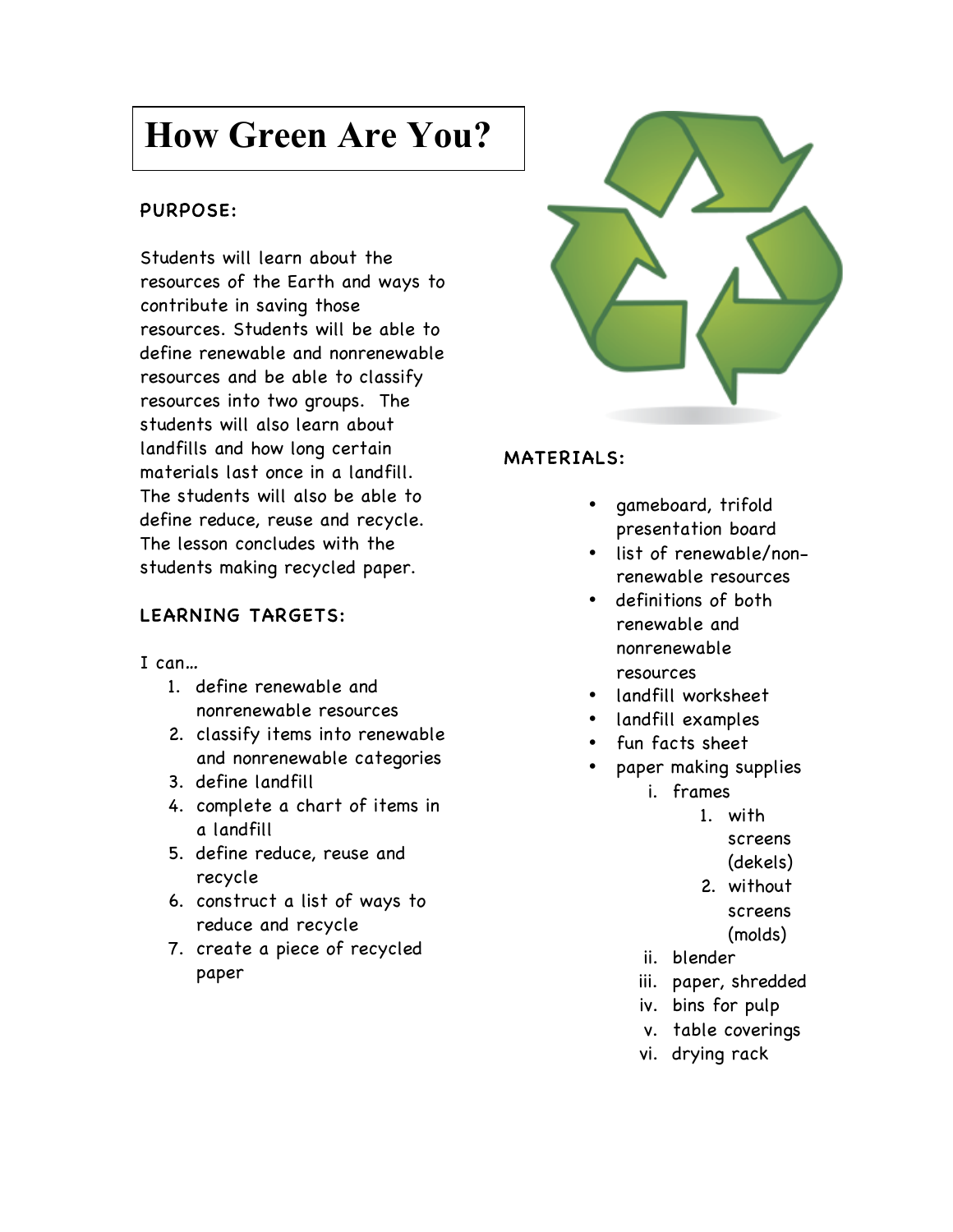#### PROCEDURES:

This lesson is divided into three parts. Each activity should last 20 minutes. (Activity three is making paper. Please make sure to leave at least 20 minutes!)

### Activity One

- 1. Introduction: Teacher will begin by setting up the game. Do this by opening up the tri-fold presentation board. Place the words renewable and nonrenewable in the center of the board. The line will separate the words. Position the board and the students 10 feet from each other.
- 2. Explain the rules:
	- a. The students are going to form a line.
	- b. When the teacher says go, the students must approach one at a time.
	- c. The student at the board must pick up a card from the pile and place it on the board on the proper side. (if they are unsure, they should place it on either side.
	- d. After they place it on the board, they must run back and tag the next person in line.
	- e. The game continues until all of the cards

have been placed on the board.

- 3. Time the learning group and write the time on the graph. (See graph A)
- 4. Once the game is complete, allow the students time to discuss the results and move any cards they wish.
- 5. Place the board on the center table and have the kids take a seat.
- 6. Using the key, tell the students how they did. Add up the number of correct answers and write it on the graph next to their time.
- 7. Move the words renewable and nonrenewable to opposite sides of the trifold board.
- 8. Using the definition cards, define all of the resources.
- 9. End with food and soil and show a box of cereal.

#### Activity Two

- 1. Using the cereal as a transition, Ask the students the following question
	- a. How much does the average American throw away each day?
- 2. Share the answer with the students.
- 3. Using "Fun Facts 1", ask the group a few other questions regarding garbage.
- 4. Prior to class, a large trash can should be set up. Inside the trash can please put the following items: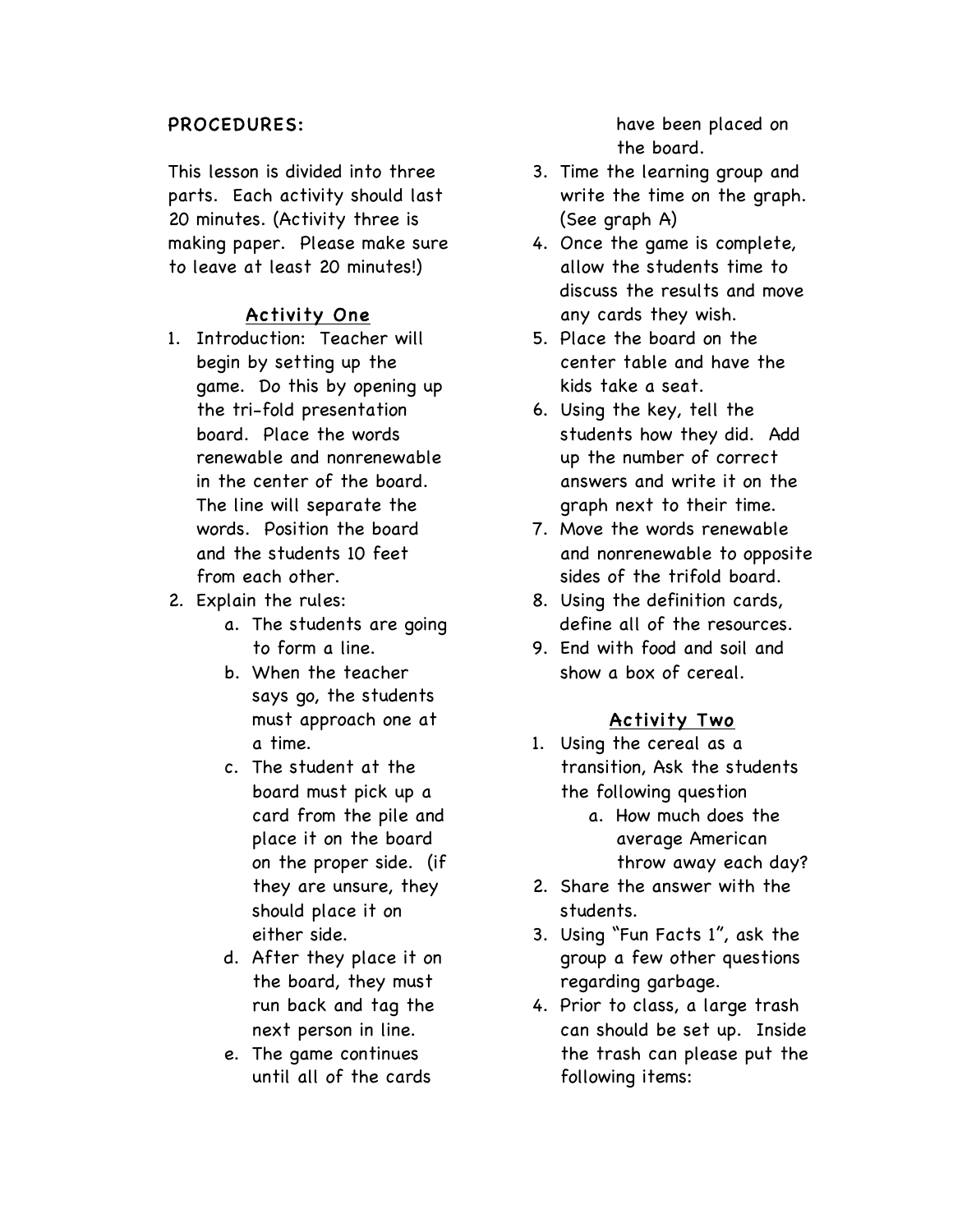- a. Bag of Coffee Grinds
- b. A milk carton
- c. Junk Mail
- d. Oven Heat "A picture of it"
- e. Yogurt Contanier
- f. Mouse Pad
- g. Baby Clothes
- h. Toothbrush
- i. T-Shirt
- j. Tomato and other food scraps
- k. CD
- l. Cardboard box
- 5. Have a student come up to the trash can and remove one item.
- 6. The student has to identify the item and then provide one example of how to reuse the item.
- 7. Continue with this until all of the items are removed from the trash can
- 8. Transition to the landfill lesson by explaining that some "trash" needs to be thrown away. Ask them if they know where it goes to.
- 9. Define landfill
- 10. Pass out the Landfill exercise.
- 11. Allow the students 5 minutes to complete the worksheet.
- 12. Share the results.
	- a. Using "Fun Facts 2" share any of the facts you would like.
- 13. As you are sharing the results, use the Tupperware containers to illustrate what

the particular item would look like in a landfill.

14. Use the bottom two items to transition into the final activity.

# Activity Three

- 1. Using the glass and aluminum, ask the students why those items should not be in a landfill.
	- a. Both items can be recycled.
- 2. Ask the students the following question:
	- a. How long does it take an aluminum can to get from a curb to back on the shelves.
		- i. (60 days)
	- b. Define recycling
		- i. A series of activities that reuse a product's raw materials to manufacture new products.
- 3. Using the recycling poster, show the steps necessary for recycling.
	- i. First, a collection of recyclable items must be done. (Curbside)
	- ii. The next phase would be manufacturing. Items are melted down or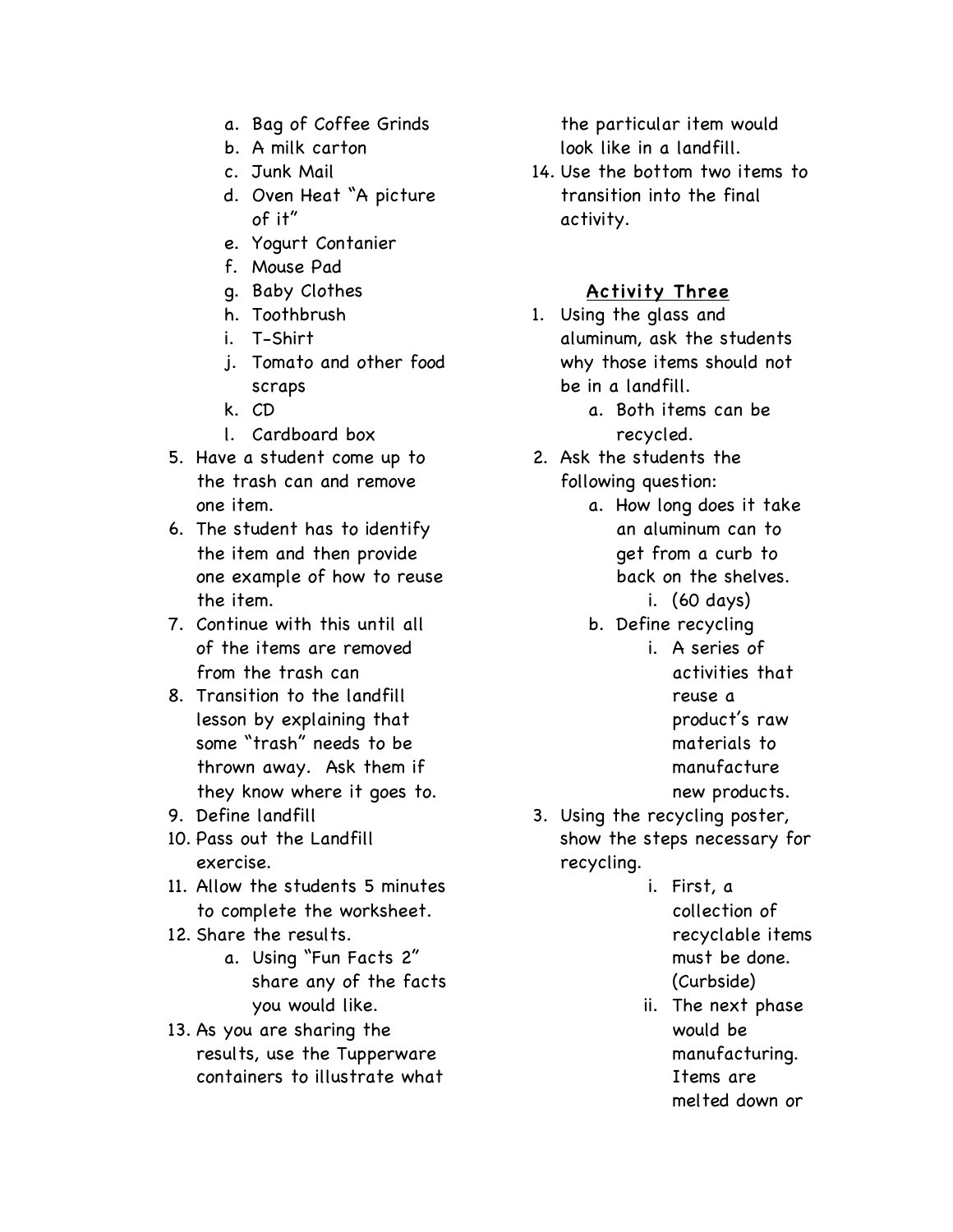shredded to produce new products

- iii. The loop is complete when the products are purchased again.
- iv. By buying recycled products, resources are saved.
- 4. Walk the students over to the long tables set up in the back of the room. Explain that we are going to reenact the paper recycling process.
- 5. The materials necessary for paper making should be set up prior to class beginning.
- 6. Begin with making the pulp. (This should be done ahead of each class so that you have enough)
	- a. Fill the blender  $\frac{3}{4}$ with shredded paper. Add water to fill up the blender.
	- b. Blend on high for 2 to 3 minutes.
	- c. Make sure the pulp is not too thick.
- 7. Pour the pulp into a bin of water. The bin should be half way full with water.
- 8. Once the pulp is added, mix the pulp and water mixture.
- 9. Explain how to use the frames.
- a. You need one frame with a screen and one frame without.
- b. Begin with the screened frame. Show the students that the frame needs to be in the top position. Stack the empty frame on top of the first screen.
- c. Holding both frames together, submerge them into the bin of water and pulp.
- d. Take the frames out of the water and allow the water to drip through the screen back into the bin.
- 10. Once the water is done dripping, move the frames over to a dry area. Set the frames down on the table.
	- a. CAREFULLY, remove the top frame. (The frame should lift off easily)
	- b. If this is done properly, the "piece of paper" should be on top of the screen.
- 11. If there is not a singe sheet of newspaper on the table, grab one from the stack.
- 12. Have the students write their name on a corner of the single sheet.
- 13. Pick up the screen containing the paper. Quickly flip the frame over. (Make sure that